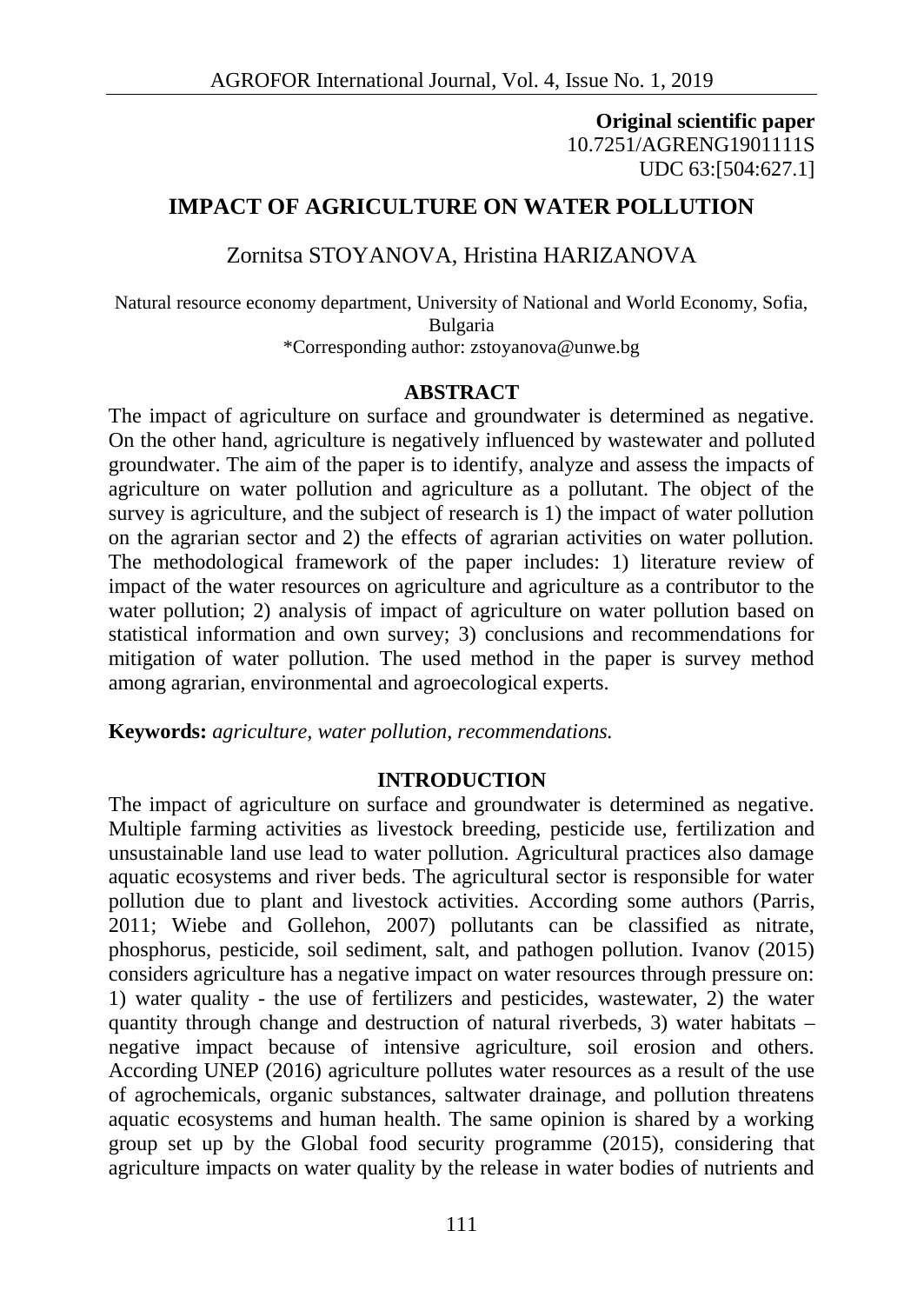other chemicals, as well as changes of the physical habitat of rivers. According OECD (2012) water pollutants from agriculture are related to nutrients and pesticides, soil sediments, and other contaminants. The water pollution leads to negative impact on aquatic ecosystems, commercial freshwater and marine fisheries. The pollution also leads to decrease of social benefits of water resources as swimming and waterscapes and has negative impact on human health. Petkova (2012) considers that the main polluters of water from agricultural activities are: organic and mineral fertilizers, soil erosion, and wastewater from livestock farms. The author summarizes the reasons for water pollution with nitrates from agricultural sources such as: receiving of higher yields from cultivated crops, lack of knowledge of soil nitrogen storage, uneven soil fertilization, and improper storage of fertilizers. The other reasons for the negative impact of agriculture on water resources are connected with the population growth. Mateo-Sagasta et al. (2017) consider that water quality is negatively influenced by the intensification of production due to the increasing demand for food. Negative influence stems from cropping and livestock systems and aquaculture. The authors reveal that agriculture has a negative impact on water as a result of the population growth and changes in dietary patterns. The use of polluted water has also negative impact on agriculture because it affects the agricultural production. Sarathamani et al. (2014) make connection between wastewater and water springs. Polluted water springs have negative impact on agriculture and health of the farmers due to contact with the contaminated water. Ongley (1996) also considers that agriculture is a victim of water pollution, because polluted surface and ground water influenced negatively on crops and lead to different disease to consumers and farm workers. Wiebe and Gollehon (2007) consider that water pollution leads to additional costs. The presence of sediment, nutrients, pesticides, salts, and pathogens create costs for users of water resources. The authors stress on the fact that is very complicated to calculate the arised losses by poor water quality. The issue is due to the lack of physical monitoring and the difficulties in assessing the economic costs and benefits of environmental goods and services. An OECD study indicates that most of the costs due to the quality of water resources are related to removing pollutants from water resources, negative impact on ecosystems, fishing, etc. (Parris, 2011). The aim of the paper is to identify, analyze and assess the impact of agriculture on water pollution and agriculture as a pollutant. The conclusions could be used for policy making support and introduction of practices and mechanisms in agriculture that will contribute to the improvement of the environment and in particular the quality of the water resources.

#### **MATERIAL AND METHODS**

The methodological framework of the paper includes: 1) literature review of impact of the water resources on agriculture and agriculture as a contributor to the water pollution; 2) analysis of impact of agriculture on water pollution based on statistical information and own survey; 3) conclusions and recommendations for mitigation of water pollution. The object of the survey is agriculture, and the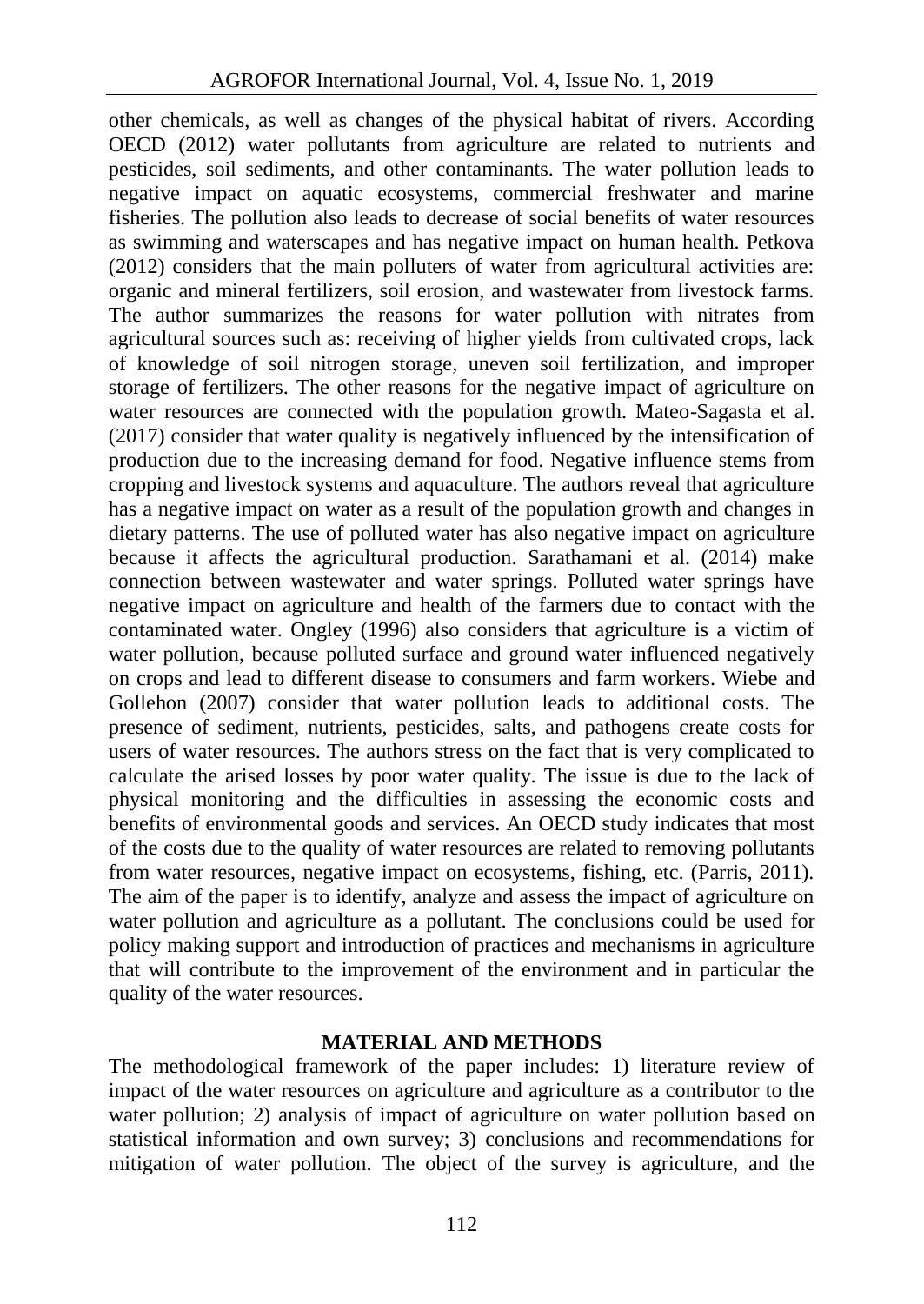subject of research is 1) the impact of water pollution on the agrarian sector, and 2) the effects of agrarian activities on water pollution. The analysis is based on national statistical data and own survey. The used method in the paper is survey method among agrarian, environmental and agroecological experts. The sample includes 24 expert interviews with closed and open questions. The survey was conducted in 2018. The respondents evaluate the impact of the agricultural sectors on water pollution and agriculture as a victim of water pollution. The main agricultural practices related to plant and livestock breeding are evaluated to find out their negative impact on water resources. Respondents shared a view about voluntary and restricting measures related to reducing the negative impact of agricultural activities on water.

## **RESULTS AND DISCUSSION**

Statistical data present the increase of waste water from agriculture in Bulgaria for the period 2007-2016 (Table 1). Wastewater increased over 5 times. A large part of the wastewater from agriculture (from 93% to 99%) is discharged into water bodies. Insignificant part of total wastewater (from 2% to 18 %) is discharged of wastewater treatment plant. This reveals the importance of the problem and the need of solutions to reduce the amount of agricultural wastewater discharged into the water bodies without treatment. Table 2 presents a ranking of agricultural sector as a pollutant and affected by water pollution. Respondents consider that polluted water has a high impact on plant sectors (over 60% of experts). The relevantly high impact is supported by a different number of respondents for the plant sectors, their share ranges from 54% to 75%. The most affected sectors by water pollution are vegetables and perennials, and vines, followed by cereals, oil crops, industrial cultures, medicinal and aromatic crops. The highest pollutants according to respondents are grain sector and vegetables (54% and 50% support this statement). This could be explained by intensive agricultural practices and mechanization in grain sector and the high level of pesticide usage in vegetable sector. The experts consider that the low level of influence have the sectors medicinal and aromatic crops (37.5%), and perennials and vines (25%).

| Year                                                      | 2007 | 2008 | 2009  | 2010  | 2011  | 2012  | 2013  | 2014  | 2015  | 2016  |
|-----------------------------------------------------------|------|------|-------|-------|-------|-------|-------|-------|-------|-------|
| from<br>Wastewater<br>agriculture, of which:              | 7.02 | 9.65 | 18.39 | 16.94 | 16.75 | 24.59 | 18.24 | 23.38 | 36.62 | 39.75 |
| Total<br>wastewater<br>discharged<br>into water<br>bodies | 6.52 | 9.18 | 18.14 | 16.66 | 16.31 | 24.29 | 18.05 | 22.00 | 36.42 | 39.40 |
| Wastewater discharged<br>without treatment                | 5.36 | 8.12 | 17.49 | 15.94 | 15.60 | 23.50 | 17.40 | 21.31 | 33.44 | 38.60 |
| in<br>Discharged<br>wastewater<br>treatment<br>plant      | 1.16 | 1.06 | 0.66  | 0.73  | 0.72  | 0.79  | 0.65  | 0.69  | 2.98  | 0.81  |

Table 1. Generation and discharge of wastewater from agriculture in Bulgaria, mill.

m 3 /year

\*Source: NSI (2016). Generation and discharge of wastewater - total for the country, by Statistical Region and River Basin District. Statistical data.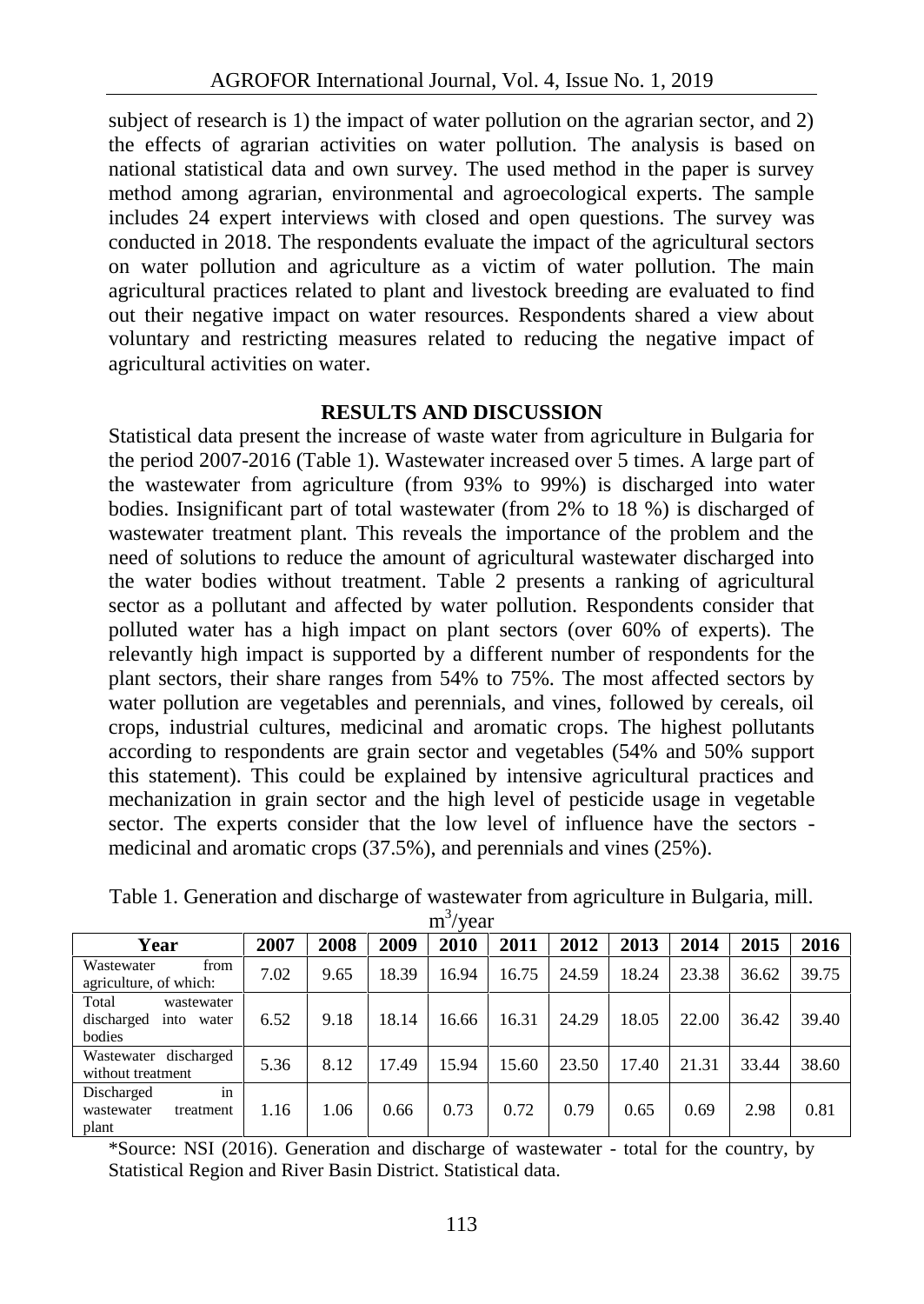| $10010 = 1000001$ $10000000$<br><b>Sector</b> | 1 University and anceled by<br><b>Rank - Influenced by</b> | $\mu$<br><b>Rank - Influence on</b> |  |  |
|-----------------------------------------------|------------------------------------------------------------|-------------------------------------|--|--|
|                                               | water pollution                                            | water pollution                     |  |  |
| Grain production                              |                                                            |                                     |  |  |
| Oil crops                                     |                                                            |                                     |  |  |
| Perennials and vines                          |                                                            |                                     |  |  |
| Industrial cultures                           |                                                            |                                     |  |  |
| Medical and aromatic crops                    |                                                            |                                     |  |  |
| Vegetables                                    |                                                            |                                     |  |  |

Table 2. Sector ranking - Pollutants and affected by pollution - Crops

\*Source: Authors' elaboration based on the survey results.

Table 3 presents the ranking of stockbreeding subsectors of agriculture as pollutant and affected by pollution. Experts consider that beekeeping, rabbit breeding, horse breeding are the subsectors that have lowest negative impact on water resources, respectively 87%, 45%, 50 % consider they don't affect on water pollution.

| $10000$ s. Sector Talining $\sim$ 1 originality and arrected by pottation $\sim$ 11 restock breeding |                                                |                                        |  |  |  |  |
|------------------------------------------------------------------------------------------------------|------------------------------------------------|----------------------------------------|--|--|--|--|
| <b>Sector</b>                                                                                        | <b>Rank - Influenced by</b><br>water pollution | Rank - Influence on<br>water pollution |  |  |  |  |
| buffalo-<br>Cattle-breeding<br>and                                                                   |                                                |                                        |  |  |  |  |
| breeding                                                                                             |                                                |                                        |  |  |  |  |
| Sheep and goat breeding                                                                              |                                                |                                        |  |  |  |  |
| Pig breeding                                                                                         |                                                |                                        |  |  |  |  |
| Poultry rising                                                                                       |                                                |                                        |  |  |  |  |
| Beekeeping                                                                                           |                                                |                                        |  |  |  |  |
| Rabbit breeding                                                                                      |                                                | 6                                      |  |  |  |  |
| Horse breeding                                                                                       |                                                |                                        |  |  |  |  |

Table 3. Sector ranking - Pollutants and affected by pollution - Livestock breeding

\*Source: Authors' elaboration based on the survey results.

Sectors as cattle-breeding and buffalo-breeding, pig breeding and poultry rising are considered by the experts with high negative impact on water (respectively 50%, 58%, 54%). Most respondents are on the opinion that stockbreeding sector is highly influenced by water pollution. The evaluations varied from 50% for pig and horse breeding and poultry rising up to 63 % for beekeeping.

Figure 1 presents the consideration of the experts of possible sources of water pollutions from agricultural activities. Wastewater from livestock breeding (75%), plant protection and pest control preparations and non-compliance with the Nitrate Directive (75%) and bad agricultural practices (71%) are pointed as practices with very high influence on water pollution. A third of the respondents (33%) considers that application of intensive agriculture to obtain higher yields of cultivated crops is a source with high influence. With the lowest impact on the water pollution is pointed soil erosion.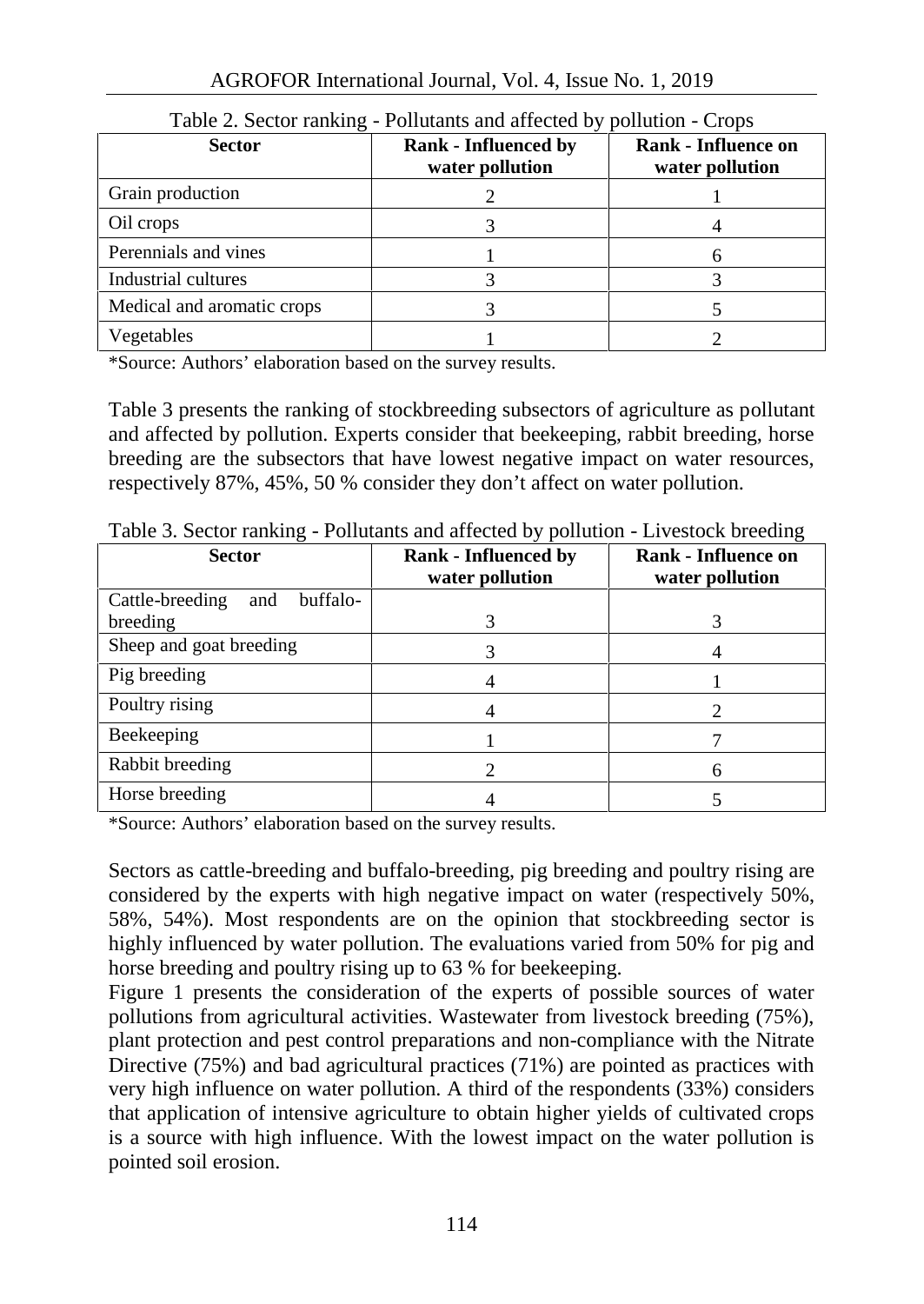

Figure 1. Practices related to water pollution connected with agricultural activities. \*Source: Author's elaboration based on the survey results.

The experts had to evaluate the restrictive mechanisms which could be undertaken to reduce water pollution by agricultural activities. Most of the respondents consider that ecotax for non-compliance with the Nitrate directive and good agricultural practices, implementation of preparation ecotax, will contribute as mechanisms connected with reducing water pollution of agricultural activities (Figure 2).



Figure 2. Restrictive mechanisms in agriculture related to reducing the impact of agricultural activities on water pollution

\*Source: Authors' elaboration based on the survey results.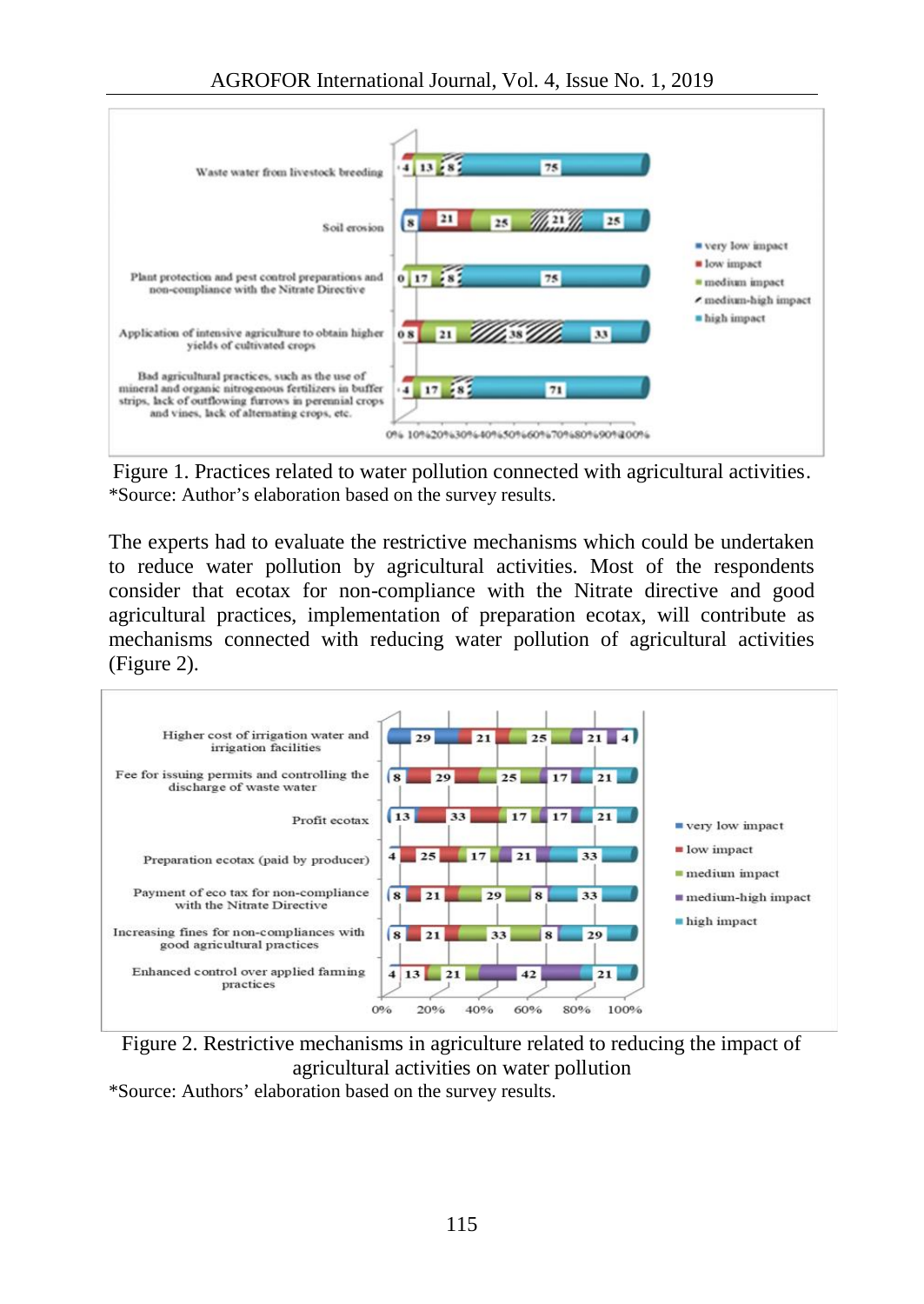Fee for issuing permits and controlling the discharge of wastewater splits the experts into two groups - 37% consider this mechanism would have low impact on water pollution and 35% are on the opinion that the impact will be high. According respondents' view, higher cost of irrigation water and irrigation facilities will have low impact on water resources and will not be helpful for reducing levels of pollution.

The respondents had to evaluate also the voluntary mechanisms for reducing water pollution, by implementing voluntary measurements. Investments in irrigation facilities is pointed as the highest possibility for reducing water pollution, followed by policies which motivate the application of ecological practices. The most of the respondents consider that different type of voluntary mechanisms in agriculture will have a positive influence on water pollution (Figure 3).



Figure 3. Voluntary mechanisms in agriculture related to reducing the impact of agricultural activities on water pollution.

\*Source: Authors' elaboration based on the survey results.

The evaluation of mechanisms related to reducing the impact of polluted water on agriculture shows that construction of treatment facilities to prevent the entry of contaminated water is the measure with highest importance (58%), followed by informing farmers about contaminated water bodies (38%) (Figure 4). All mechanisms related to reducing the impact of polluted water on agriculture are with significant importance.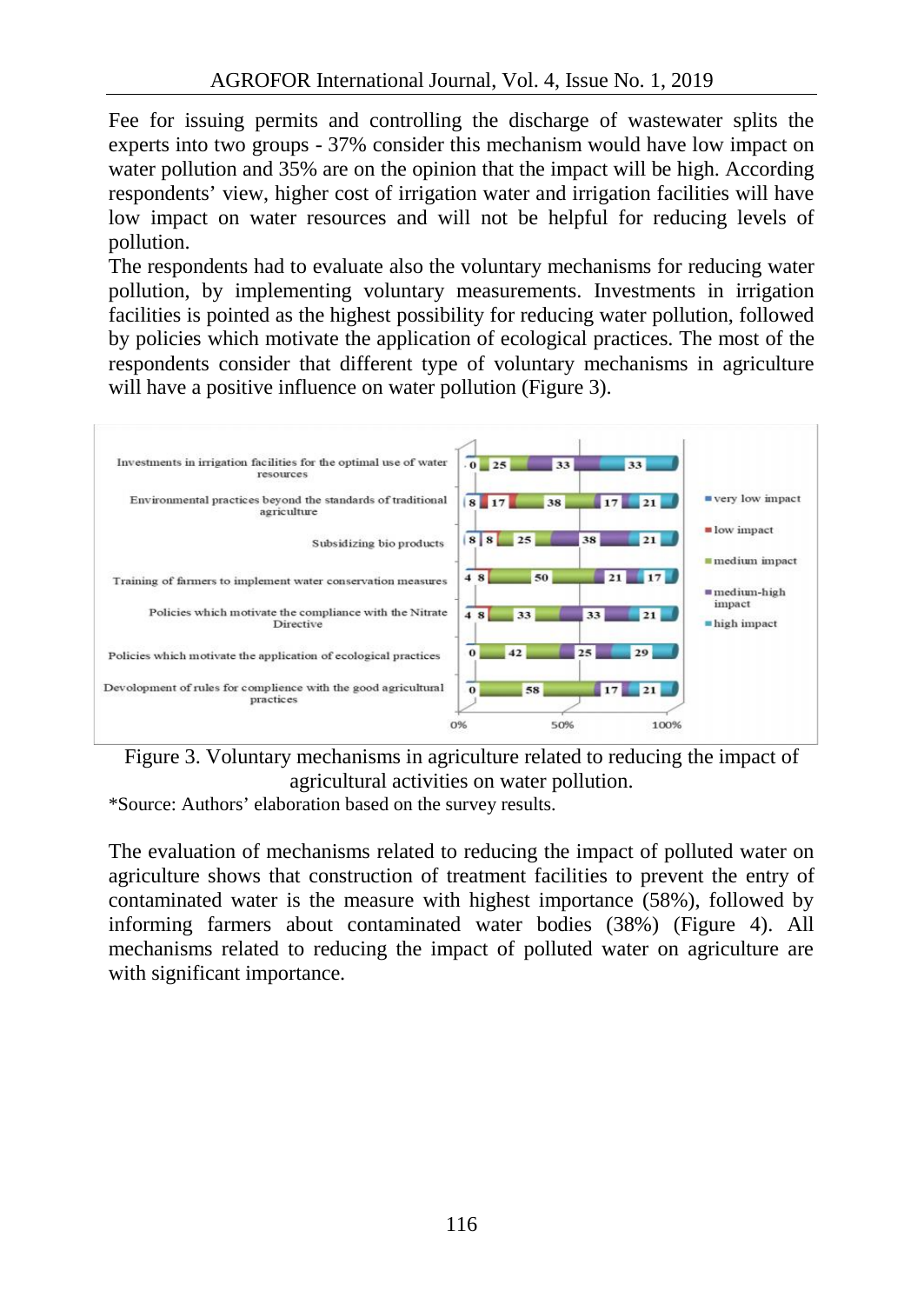

Figure 4. Mechanisms related to reducing the impact of polluted water on agriculture

\*Source: Authors' elaboration based on the survey results.

## **CONCLUSIONS**

In order to reduce water pollution, is necessary to develop policies encouraging farmers to apply good agricultural practices such as creating and maintaining buffer strips, creating run-off holding furrows in perennial crops and vines and planting crop strips as well as animal waste management. Technologies and innovation are a driving force and an opportunity to reduce water pollution and negative impact on agriculture. Farmers' attitude for applying more environmental friendly approach and implementation of the principles of sustainable development in their agricultural practices will reduce the negative impact of polluted water on agriculture and also the impact of the agrarian sector on water resources. In this connection, is necessary to stimulate projects in the water sector and for their successful realization to implement eco-innovative approaches and practices in the management of water projects. Reducing the negative impact of agriculture on water resources could also be achieved by increasing farmers' awareness and creating a culture of thinking about the environment and people. The impact of agriculture on water resources and the impact of water on agriculture will be positively influenced by the participation of farmers in training to implement good agricultural practices. This requires participation in specific trainings and awareness programs. They could be related both to mandatory practices as compliance with the national standards for good agricultural practices, Nitrate Directive requirements and to the voluntary mechanisms as erosion reduction activities, integrated pest management, irrigation water management, etc.